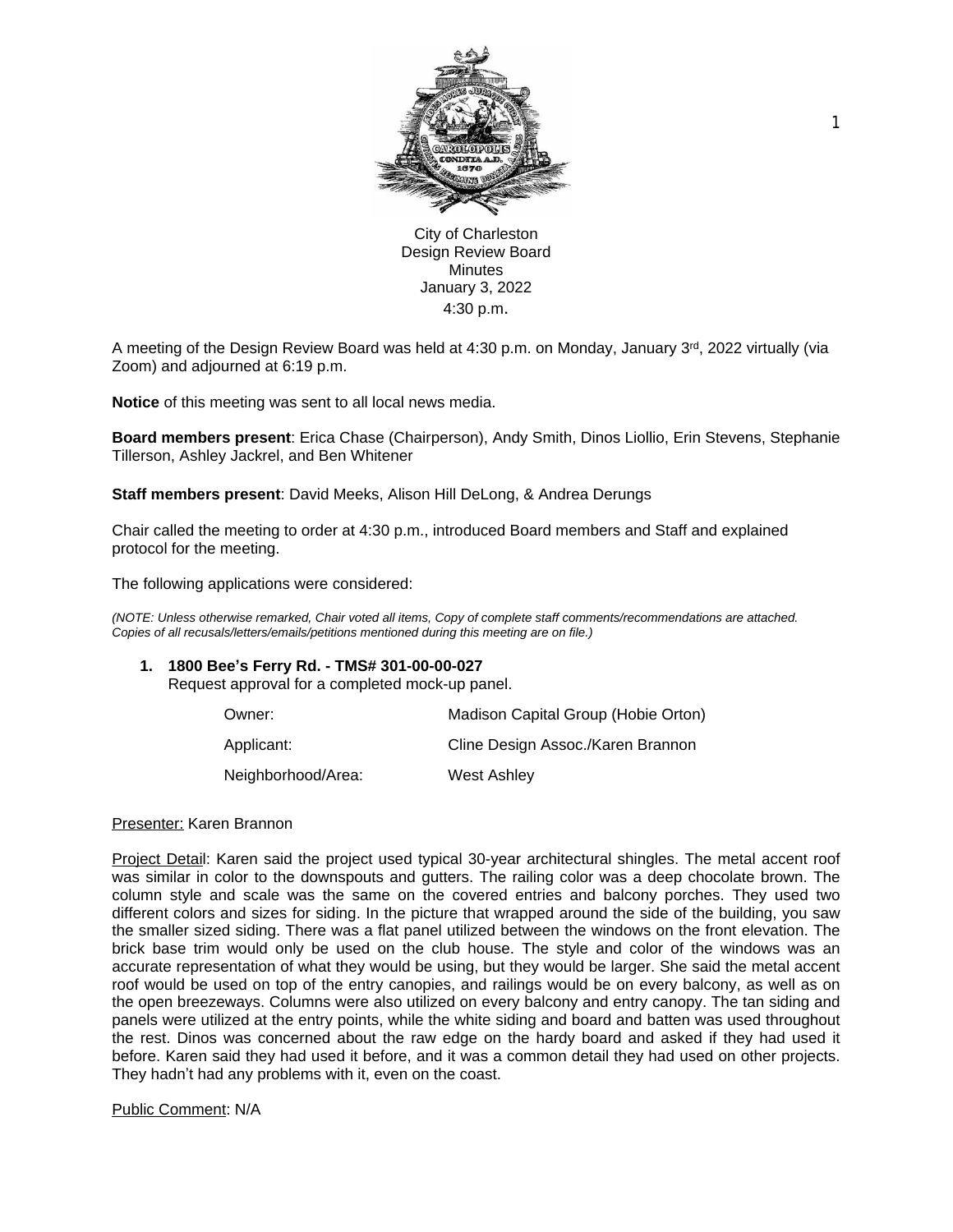Staff Recommendation: Approval of the mock-up panel.

Board Comment(s)/Action: Ben said there were two different cuts at the bottom of the eve. He said that was something to pay attention to. Where the gutter meets the fascia, it was two different width cuts.

MOTION: Approval, with staff comments # 1-3.

MADE BY: <u>\_BW\_</u> SECOND: \_AJ\_\_ VOTE: FOR \_7\_ AGAINST \_0\_

# **2. 1426 Meeting St. - TMS# 464-14-00-121**

Request approval for a completed mock-up panel.

| Owner:             | <b>Cohn Construction</b>             |
|--------------------|--------------------------------------|
| Applicant:         | Bello Garris Architects/ Nick Galzia |
| Neighborhood/Area: | Peninsula - UP                       |

## Presenter: Nicholas Galizia

Project Detail: Nick said the mock-up panel really showcased the shou sugi ban and entry condition. The primary façade had a glazing with infill metal. The canopy was for reference, but only happened on the parking lot side of the building. The shou sugi ban was oriented in different patterns across the elevations. They had also included a clear stain version of the siding in the entry cutaways on the SW corner of the building. A lot of emphasis was put on aligning the fasteners of the elevation for the siding. The weather barrier was black, so it would be black in between the gaps of the siding. The siding transitioned to a metal channel on the corners between the clear stain and black shou sugi ban. Dinos asked if the fasteners would appear that way. Nick confirmed they would. Dinos asked if the joint in the metal canopy could be avoided. Nick said the canopies were pre-manufactured, but he would speak with the contractor about tightening it up. Ben asked if it was their intent to have gaps between the boards, exposing the AWB. Nick said the gap was 3/8 of an inch, so it wasn't as big as it looked. Ben said he thought it had to be concealed from UV. Nick said they had a weather barrier.

Public Comment: N/A

Staff Recommendation: Approval of the mock-up panel.

Board Comment(s)/Action: N/A

MOTION: Approval, with staff comments # 1 and 2.

MADE BY: \_DL\_ SECOND: \_BW\_\_ VOTE: FOR \_6\_ AGAINST \_0\_

Erin Stevens was recused from this item.

## **3. 334 Folly Rd. - TMS# 424-05-00-028, 029, 030**

Request final approval for a new Refuel gas station, convenient store, and car wash.

Owner: Communication Co., Inc. Communication Co., Inc.

Applicant: Graham Group Architecture/Christopher Friend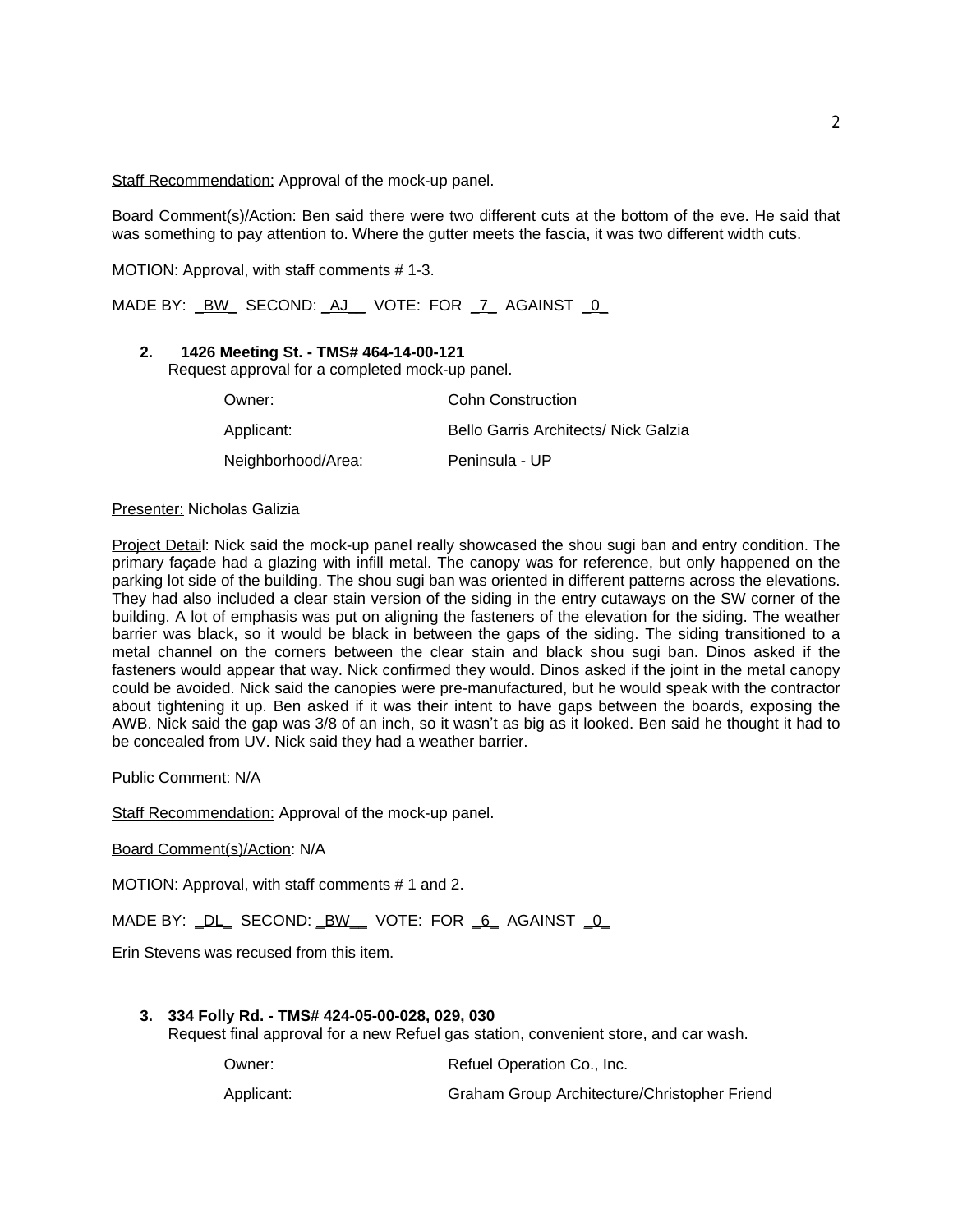# Presenter: Chris Friend

Project Detail: Chris said they had received comments about the gas canopy and the store's roof along the lower façade at their last presentation. They had flushed up the rear portion of the roof, and the gas canopy now had a shed roof. Ben asked if the carwash orientation had changed. Chris said it had. They had gone back and forth on that, and the final consensus had been to have all the buildings oriented the same way. Dinos said there had been a lot of discussion regarding the gas canopy, but it felt like it was screaming to be a gabled roof and match the others on site. Chris said he had presented a gabled version, but the owners preferred the shed roof since it most closely mimicked their trademark canopy.

## Public Comment: N/A

Staff Recommendation: Final approval with the condition to submit a revised landscape plan to staff addressing the staff comments.

Board Comment(s)/Action: Dinos said the project was a model for others to use in the future, but he was still stuck on the canopy. Due to its scale and size, it screamed to be a gabled roof and match the other two on site. He said it was a significant component to the site and, architecturally, it made more sense as a gabled roof. Chris said putting a gable on the gas canopy would make it larger than the ones on the store and car wash. Dinos asked if they were in a position to waive the requirement of a mock-up panel. Andy said it was at their discretion. David confirmed they were. Dinos recommended waiving it from a conservation and sustainability standpoint and also because of the simplicity of the project. Stephanie asked Dinos for his final thoughts on the canopy. He said he thought it still needed to be a gable, even in light of Chris' comment. David asked if it would be as simple as raising the lower pitch to meet the other one. Dinos said that would be the simple solution. Ben said he agreed that the fuel canopy drew the eye and seemed foreign. He agreed with Dinos and said that raising it to be a low slope gable would match the car wash. He also encouraged the architect to make sure the woven corners were done correctly. David asked if changing the gas canopy would require the applicant to come back to the board, or if staff approval would be sufficient. Dinos said he would be satisfied with staff approval if the lower pitch was raised to meet the eave of the upper canopy.

MOTION: Final approval, with staff comments # 1, 2 and 3. And Board comments to submit to staff a final set showing the gas canopy as a true gable. No mock up panel is required for this project.

MADE BY: DL SECOND: AJ VOTE: FOR 7 AGAINST 0

#### **4. 3486 – 3492 Maybank Hwy. - TMS# 279-00-00-055, 056, 057** Request conceptual approval for a new multi-family development.

| Owner:             | Hamlet at Maybank, LLC |
|--------------------|------------------------|
| Applicant:         | Steve Farmartino       |
| Neighborhood/Area: | Johns Island           |

Presenter: Steve Farmartino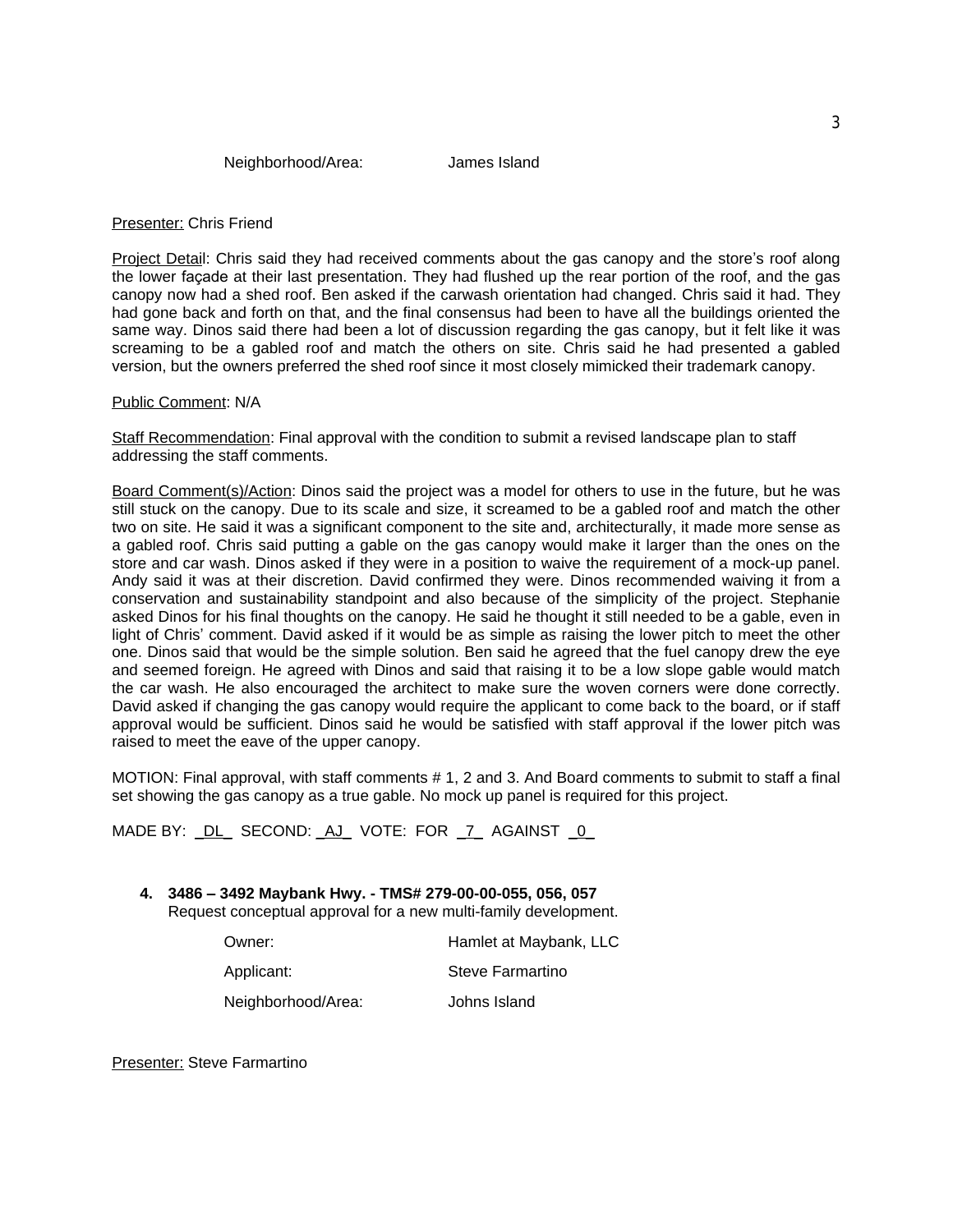Project Detail: Steve said many of the comments from their previous presentation had been addressed, but the one he wanted to mention was the clubhouse orientation. They had added 3D renderings to give context to the building orientations and landscape. When you came in off Maybank Hwy., the clubhouse was directly ahead. They didn't feel that not having the clubhouse exactly aligned with the road took away from the feel or look of the community. During the initial site planning, they had worked with many agencies about zoning and tree variances. There were several grand trees immediately to the right of the clubhouse and a large live oak directly to the rear. The space behind the clubhouse would include a pool and grilling area. He mentioned they also hadn't added a masonry water table, in spite of board comments, because they felt masonry wouldn't harmonize with the look and feel they were going for. One new update they had added was a second story porch to the 3-story units, which he thought helped pull the façade together. Dinos asked if they had attempted any reorientations of the clubhouse. Steve said they had, but with all the restrictions in place, this is what they ended up with, even though they'd probably come up with 50 different concepts. Dinos said he appreciated the design of the clubhouse and asked if there was anything more than the trees dictating its orientation. Steve said the connections from Maybank Hwy. and into Hayes Park, and how they related to the grand trees, dictated where the roads went. He said the grand trees were the most restrictive in terms of circulation and road design. Dinos asked if rotating the clubhouse to be more parallel with the road would also create issues. Steve said doing that would start detaching the pool area from the clubhouse. He said they were also pinched with the units to the north and the grand trees. He said they had explored it, but rotating it 30 degrees wouldn't bring much change.

## Public Comment: N/A

#### **Staff Recommendation: Deferral.**

Board Comment(s)/Action: Andy said the concerns he had from last time, including the orientation of the clubhouse, had not been addressed. He didn't think it had moved forward from last time. He liked the architecture, and a lot of care had been given to the clubhouse, so it was a shame that you moved right past and didn't see it. He understood that the applicant had studied several iterations, but the board hadn't seen those iterations. He agreed with staff's comments and thought that the 3D renderings proved his point that some of the pods were congested. Dinos said he was confident that a solution could be found, but he was disappointed that they hadn't seen any other proposed designs for the orientation. He said there appeared to be better opportunities to engage the façade of the clubhouse. Stephanie asked Erin and Andy what they thought of the landscape. Andy said the landscape still needed a lot of work, specifically in species selection. He said they needed to settle the broader site design issues first. He said the great thing about cottage-style developments was that they weren't as dependent on streets as normal housing developments were, so they could work around the existing grand trees. Andy said his firm was working on this type of development, so he understood the difficulties of working on them, but he also knew the kind of opportunities they engendered. Erica said she agreed with Dinos and Andy. Although the applicant had been working on this for a year, it was only the second time the board had seen it. She asked to see the iterations they had worked through for the orientations of the clubhouse. David said he didn't see the existing trees on the landscape plan. Erin said they were faint, but they needed to be more clearly defined. She said that for a project like this, with so many structures, the landscape was an opportunity to add cohesion and tie everything together. She thought there were places with almost too many varieties. If they had a more unified planting palette, it would help tie it together. Andy asked if more mass planting was the way to go. She said it could be, but she felt the overall plan was cluttered and busy.

MOTION: Deferral, with staff comments # 1, 2, 4, 5 and 6. And Board comments, for the landscape and architecture to be more cohesive to unify the project through a simplified material pallet. 2) To reiterate what was said at the last Board meeting: The clubhouse should be as prominent as possible relating to scale and mass of the project. And to restudy the congestion/density of Pods 6, 7, 11, 12.

MADE BY: \_DL\_\_ SECOND: \_ST\_\_ VOTE: FOR \_7\_ AGAINST \_0\_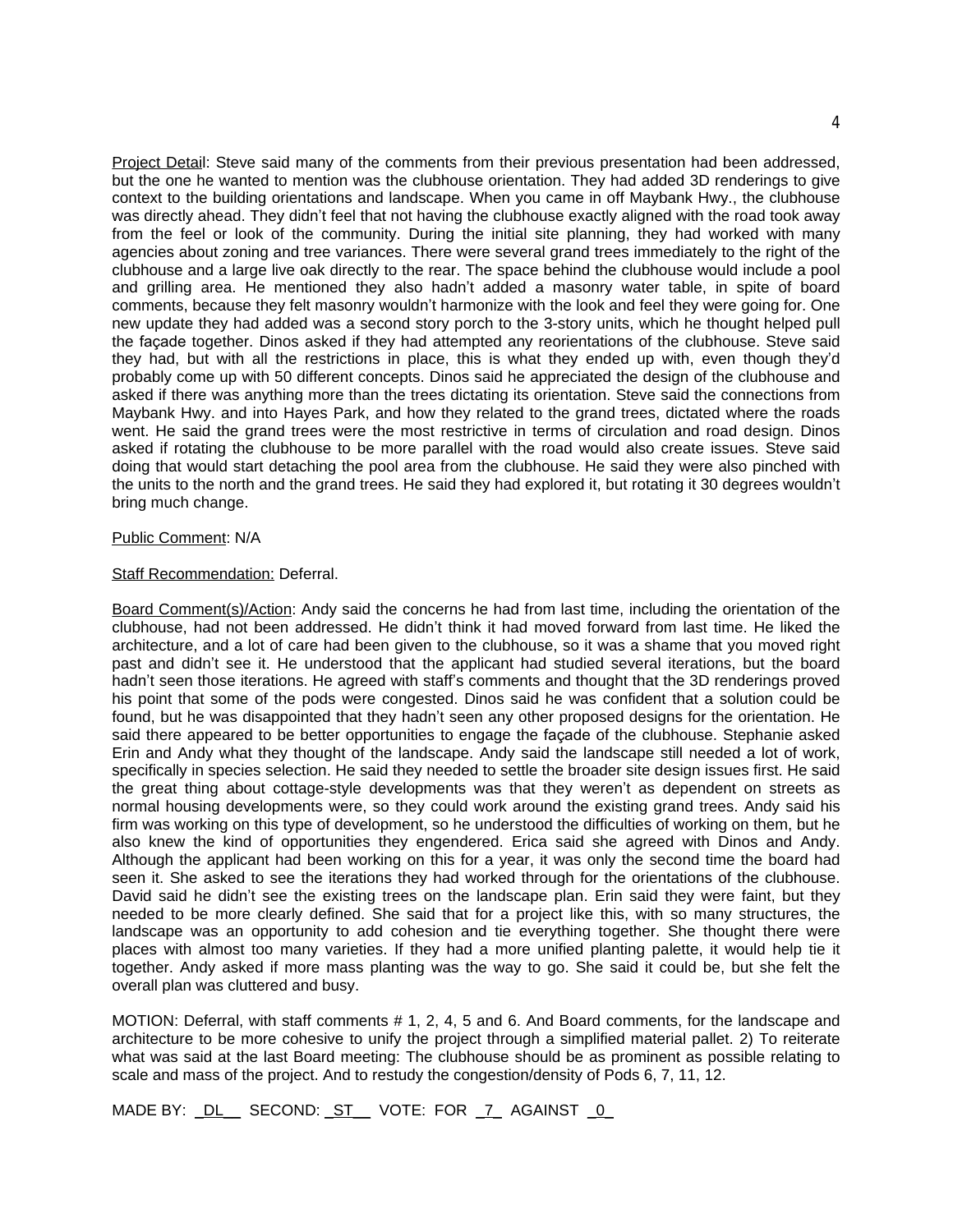# **5. 1475 Folly Rd. - TMS# 334-00-00-048**

Request preliminary approval for a new automotive repair shop.

| Owner:             | 1475 Folly Road LLC      |
|--------------------|--------------------------|
| Applicant:         | LeCraw Engineering, Inc. |
| Neighborhood/Area: | James Island             |

Presenter: Thomas Dugan, Dana King, Larry Lesser

Project Detail: Thomas said the site plan was similar to what it was at the previous presentation. They had removed the front canopy along Folly Road, added pervious pavers, and shifted the sidewalk connection to the multi-use path. They had also added some extra measures for stormwater. They had two infiltration areas that were connected by equalizer pipe. Their utility plan hadn't changed, and all the utilities were still underground. Larry said landscape changes corresponded to site plan changes, and they had added Sabal Palms along the north side of the building, like the board requested. Dana said they had removed the wrap around porch and now just had a gabled canopy over the entry. The bays were grouped in 3s with the roof line moving up and down over them. The light fixtures were revised, per staff recommendations, and the exposed rafter tails were extended so that they would be more prominent. The overhang would be 2.5ft. She said the color palette and materials were still the same. She said they included another rendering with a flat roof since there had been a lot of concern at the last meeting about the building not fitting into the industrial area. She personally felt like the gabled roof fit in better with the neighboring church and its gabled roof, but she wanted to present both options. Ben asked if they had studied the fenestrations of the Folly Road façade. Dana said the fenestrations on the office portion presented a symmetrical design with the same pack of three, which was similar to the garage portion. She said the interior played a part in the window layout, too, and the small window in the center was actually in the restroom since there was a limited amount of wall space for her to work with. The fixtures on the back also worked in sets of three to keep with the theme.

## Public Comment: N/A

## **Staff Recommendation: Deferral.**

Board Comment(s)/Action: Ben said he agreed with staff comments. The office space didn't work aesthetically with the building. Personally, he liked the sloped roof over the flat roofs, but he said the office part needed more study. He suggested possibly removing the overhang at the entry. Dinos suggested breaking it down to the simplest format. The general massing was successful. Even though the building was a smaller product, its impact on other projects coming forward in the Rethink Folly Road district would be significant. He said it was a comfortable expression of volumes, but it broke down when the fenestrations were applied. He believed the key was understanding the fenestrations in 80% of the building. For example, it went from a strong horizontality with the bay doors to a series of windows that were very residential. A simple movement would be to pick up the horizontality that was already expressed. He was curious about the exposed rafter tails. It felt like it was mixing languages. He suggested removing the fenestration from the office area and the gabled entry, and going from there. Andy said he agreed. He understood where the applicant was coming from, but the addition of stone to the drainage basin and the removal of the vegetation from the bottom was a digression. He thought the whole project was moving backwards and that there was the need to really stop and restudy the project. Dinos said the bones were good, in terms of the proportions and volumes, but it broke down with the translation from the bays to office space. Erica said she agreed. It was good with the 3 bays. Andy said he knew it was a functional site, but the challenge was making it more than just a functional site. Dinos